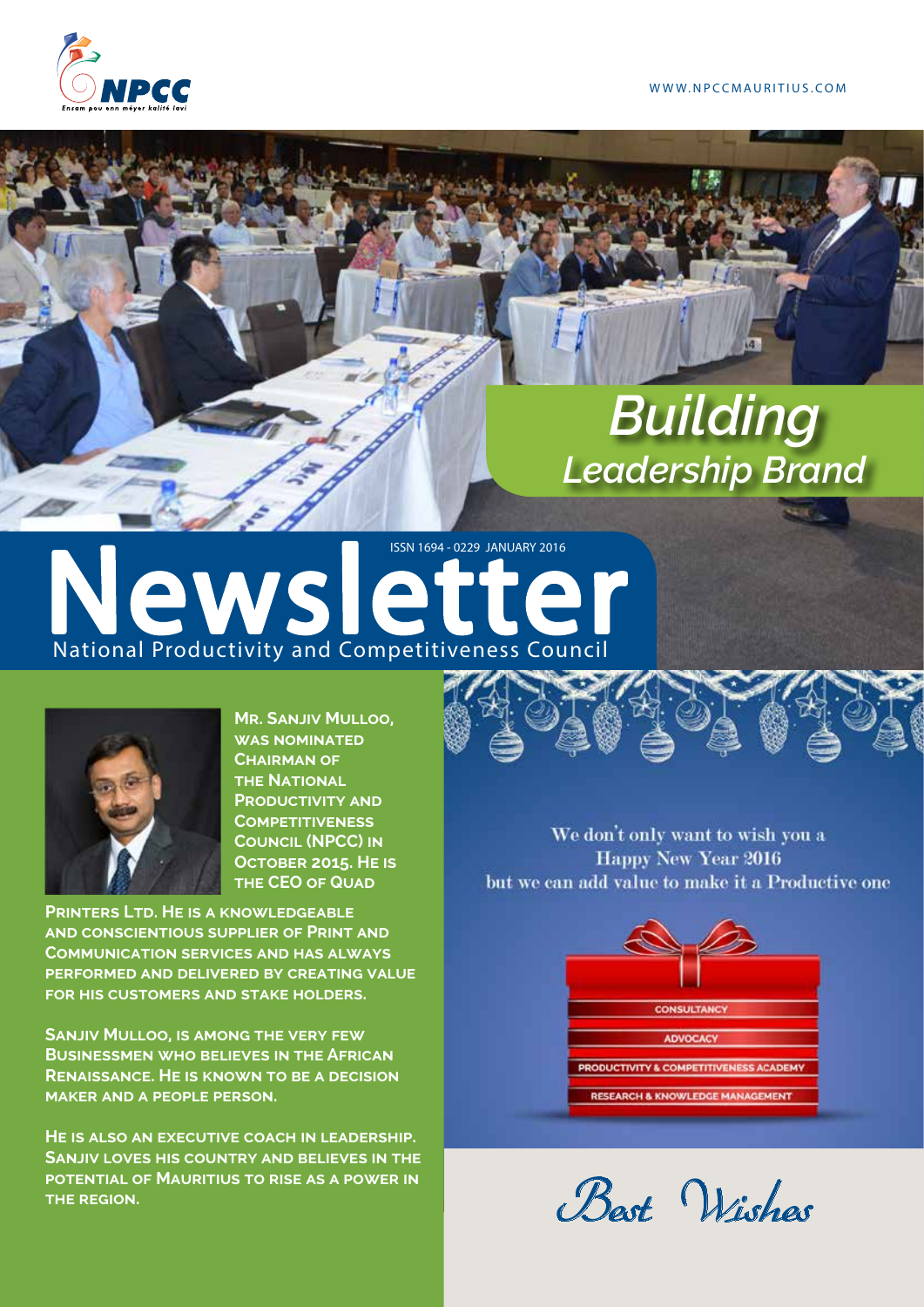## MAURITIUS LEADERSHIP BRAND



*The Mauritius Leadership Brand (MLB)*  **was revealed to the public by The Hon Sudarshan BHADAIN, Minister of Financial Services, Good Governance and Institutional Reforms and Minister of Technology, Communication and**  *Innovation on 3rd September 2015 at*  **Trianon Convention Centre, during the seminar led by Dr. Dave Ulrich on the**  *theme "Strategy, Talent and Leadership*  **for Growth".**

### *Why do we have a Mauritius Leadership Brand?*

As Mauritius thrives to boost its economic growth and position itself, it is undeniable that talent and leadership development are crucial.

The Mauritius Leadership Brand aims to build a reputation for developing exceptional Mauritian leaders with a distinct set of talents that are uniquely geared to fulfil stakeholders' expectations. The development of the Mauritian Leadership Brand will drive the emergence of a Mauritian human capital and culture as the differentiator to ensure prosperity and wellness of our people.

### *How was the Mauritius Leadership Brand designed?*

A participatory approach was adopted to develop the Mauritius Leadership Brand. Surveys and consultative meetings were held with stakeholders representing the interest of the trade unions, civil society, public and private sector to develop the MLB.



### *The Mauritius Leadership Brand*

The Mauritius Leadership Brand has two major elements the fundamentals and the differentiators which our leaders must master. The fundamentals or the code are:

 • Strategist: Leaders must master strategies; they need to have a point of view about the future and position their organizations for continued success.

 • Executor: Leaders must be able to execute; they must build organizational systems that work, deliver results and make change happen.

 • Talent manager: Leaders must be able to manage today's talent, know how to motivate, engage and communicate with employees.

 • Next generation developer: Leaders must find ways to develop tomorrow's talent and groom employees for future leadership.

 • Personal proficiency- Leaders must demonstrate an ability to learn, act with integrity, exercise social and emotional intelligence, make bold decisions and engender trust.



**Dev Appalswamy, Officer in charge of NPCC mentioned:**

*"The Mauritius Leadership Brand aims to build a reputation*  **for developing exceptional Mauritian leaders with a distinct set of talents that are uniquely geared to fulfil stakeholders' expectations. The development of the Mauritian Leadership**  *Brand, we believe will drive*  **the emergence of a Mauritian human capital and culture as the differentiator to ensure prosperity and wellness of our**  *people"*

### *The Leadership Brand*  **differentiators are:**

 • Together: Leaders must be able to pull people together and collectively achieve set goals.

 • Innovating: Leaders must be able to apply innovative thinking to leadership tasks and create a climate where everyone applies innovative thinking to solve problems and develop new products and services.

 • Trusted: Leaders must act selflessly and do what they say they will for the common good.

 • Excellence: Leaders must be visionary, ethical and strive for delivering world class results.

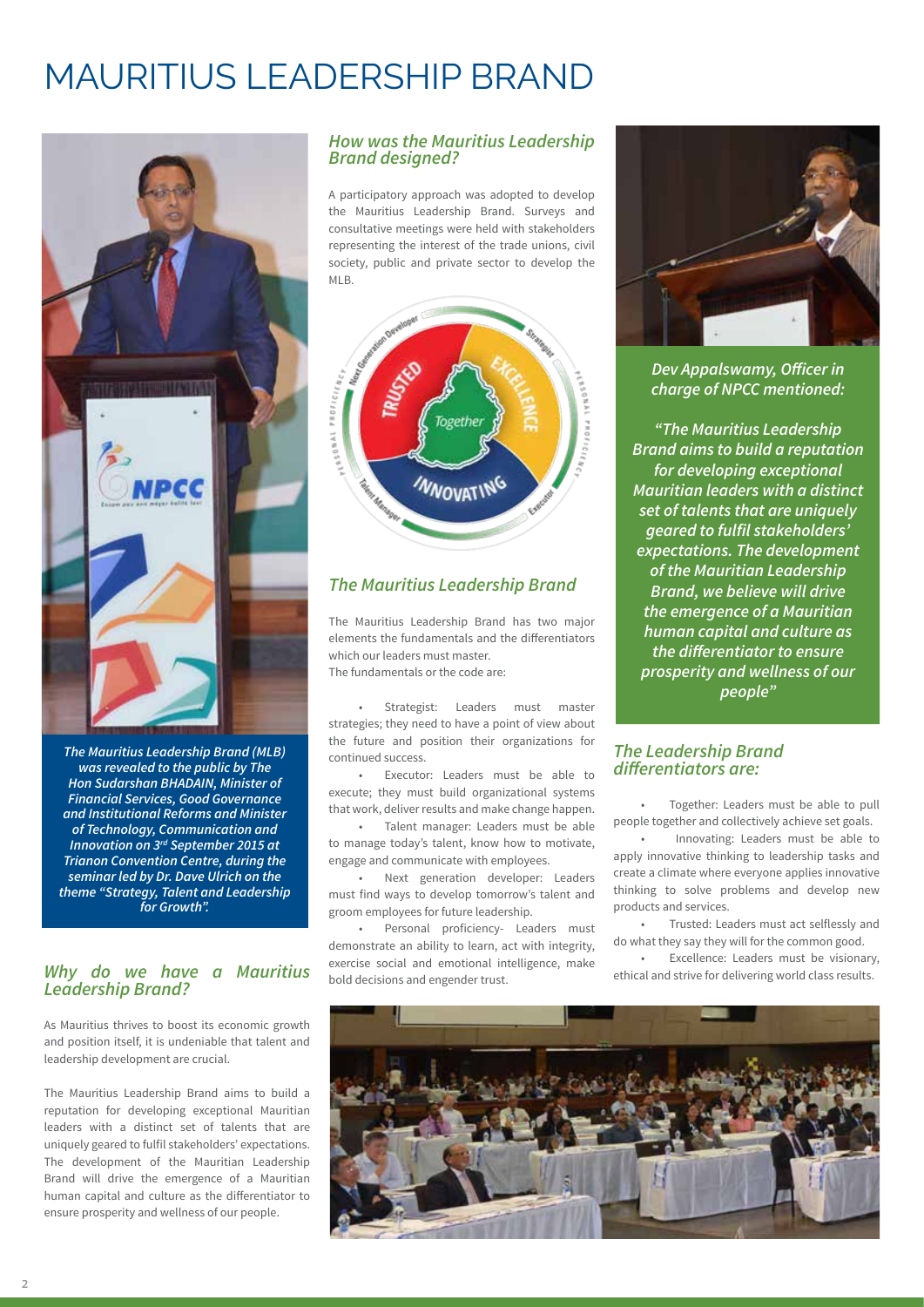## STRATEGY, TALENT AND LEADERSHIP FOR GROWTH

Setting the new economy in a volatile, complex, uncertain and ambiguous environment (VUCA World), Dr. Dave Ulrich co-founder & partner at the RBL Group, spoke on techniques to apply by leaders so as not to be left behind and on the qualities it takes to stay competitive. Indeed in the fast evolving new economy it is vital to adapt to change in order not to lose competitiveness. He also defined the changing nature of competitive advantage.

*"On 3rd September 2015 the*  **National Productivity and Competitiveness Council (NPCC) hosted a workshop by Professor Dave Ulrich on "Strategy, Talent and Leadership for Growth".**



Leaders must always be able to discern trends both in regard to talent and leadership while having a good insight on culture. The time has come for Mauritius to disclose the Mauritius leadership brand.

In this changing world how to adapt to change and capture it? Dr. Dave Ulrich shared some insightful quotes from General Frank Kearney such as; disciplined processes create agile organizations, quick action requires lots of precision, Have decentralized execution of centralized operations, teach people how to think not what to think, empower people to apply ideas and innovate, and lastly, plans are nothing; planning is everything

In order to be on the winning side in the new economy leaders should emphasize competitiveness. In any business, to have a competitive advantage is to develop uniqueness, that is, something competitors cannot easily copy and value, which means, something we do that our customers will pay for.

Dr. Dave Ulrich elaborated on the various elements of organization competitiveness equating organization capability with individual ability. He also highlighted the importance of talent and teamwork and the need to create employee engagement, devising a new talent formula:

### *Talent =*

**Competence x Commitment x Contribution**

Defining culture Dr. Dave Ulrich said that Culture is the ability to shift from an event to a pattern and ultimately to an identity. For instance, Unity is a strong culture; it drives performance, and needs outside influence.

When firms have more unity their performance goes up and performance continues to go up when unity is inclusive of diversity and outside perspective. Performance can go down when unity does not include diversity and outside perspective.

 3. Leadership Incubator Network: Infuse current projects with the Leadership Brand, start new projects. Meet regularly to showcase success.

 4. Leadership Accelerator Development: Build programs to develop leaders across the private and public sectors.

 5. Leadership Brand Awards: Celebrate organizations and individuals who live the leadership brand.

 6. Leadership Conference: showcase successful projects, showcase leaders, introduce findings from research, and learn from international speakers.



**Dr. Dave Ulrich co-founder & partner of RBL Group**



Effective Leaders should help to develop the skills of wellbeing and a Growth Mindset in the entire organization. Below is a list of recommended actions Dr. Dave Ulrich advised to our leaders and managers

 1. Competency Model: Build a Competency Model for the Mauritian Leadership Brand

 2. Research: Clarify what Leadership Brand means, answer how to increase productivity through talent, identify best practices in our region. Produce reports, articles, and a book.

**"Teach people how to think not what to think"**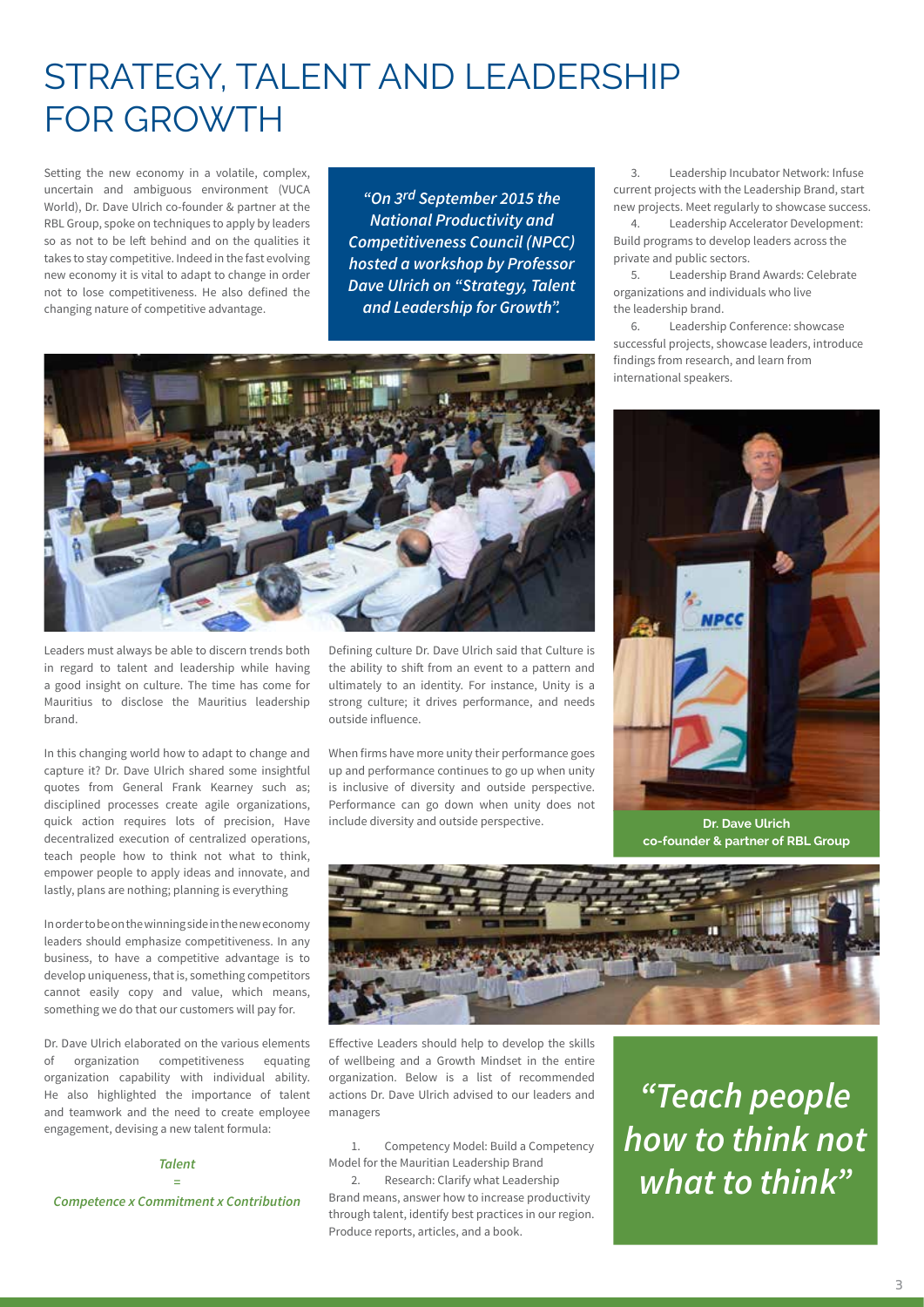

## WOMEN ENTREPRENEURSHIP

**60 WOMEN ENTREPRENEURS ATTENDED A TRAINING FOCUSED ON ENTREPRENEURSHIP, PRODUCT AND PROCESS IMPROVEMENT, SOCIAL NETWORKS, BRANDING AND PACKAGING AT THE NPCC IN SEPTEMBER 2015. THE WORKSHOP WAS ORGANIZED BY THE MINISTRY OF BUSINESS ENTERPRISE AND COOPERATIVES.**

Defined as the backbone of a nation, entrepreneurs are the persons who start a new business, enterprise or venture, and who take responsibility for driving its growth. Anyone with the passion and drive can become a successful entrepreneur provided planning and execution are done well. Women entrepreneurs in cooperatives are being encouraged by the Ministry of Business, Enterprise and Cooperatives to build capacity to create value for the customers. Empowerment of women in entrepreneurship has led to improvement in livelihood of families.

**Ramgoolam Devika, Beekeeper:** "The course organized by the NPCC is very interesting. It will help me to develop my business, innovate and eventually make more profits".

Women entrepreneurs were guided to explore their current business model and the spirit behind creating value, understanding the customer segment, customer channels and customer relationships. Besides they further understand the importance of generating enough revenue in their business to cater for the cost incurred in undertaking the operational activities along with the required resources and partners.

### **Beekawoo Syed Husseina Khadija, Interior Decorator:**

"The course will help me understand the concepts of Entrepreneurship. It will also help me to build confidence and to progress. I will definitely share my knowledge with the members of my association."

Women entrepreneurs were enthusiastic to discuss about their vision, mission and values in the group and were encouraged to share their dreams for their business. Many of them expressed their difficulties in attracting customers and serving customers with quality products. However, they enjoyed playing games on leadership and team building where they grasped the importance of working together to achieve desired targets. Values like respect for people, sharing, helping and quality were discussed in depth during the session. While doing the business model exercise, participants were able to get a bigger picture of their daily reality and were keen to learn how they could use the business model to develop their business plan. The module was completed with an awareness session on the principles of international quality standards and HACCP requirements. Emphasis was laid on the importance of hygiene for entrepreneurs working in the food sector.

During the second part of the training on Product and Process Improvement all the participants were trained to develop and present better quality products and services and they were exposed to a number of practical tools to improve products and processes.

Great emphasis was laid on the importance of innovation in successful ventures such as the

Computer-Heated Lunch Box, a heated lunchbox that plugs into a PC's USB port to keep food warm at work and the Robot Caregivers that can assist with nursing care and are designed to help elderly and disabled people get in and out of bed and to assist in their movement.

Furthermore, social networking has an increasingly important role in marketing and sales. The women learned how to create mail account, facebook account and pages, and to use the opportunities offered by the web. Lastly, the Branding and Packaging module was based on techniques how to make packaging attractive.

#### **Emamally Koreen, Bag maker:**

"The course is enriching, informative and is very important as well. The course will guide me to improve my business, use new tools and technology. I recommend this course to all women entrepreneurs."

**The Award of Certificates Ceremony for "Training Programme for Empowerment of Women in Cooperatives" was held at Rajiv Gandhi Science Centre on Thursday 15th October 2015. 60 women entrepreneurs from different cooperatives were awarded a certificate. The ceremony was graced by Hon Soomilduth Bholah, Minister of Business, Enterprise and Cooperatives, Dr Eric Vanhalewyn, First Secretary and Head of Section at the Delegation of the European Union, Mr. Dev Appalswamy, Officer in Charge of NPCC and other eminent personalities.**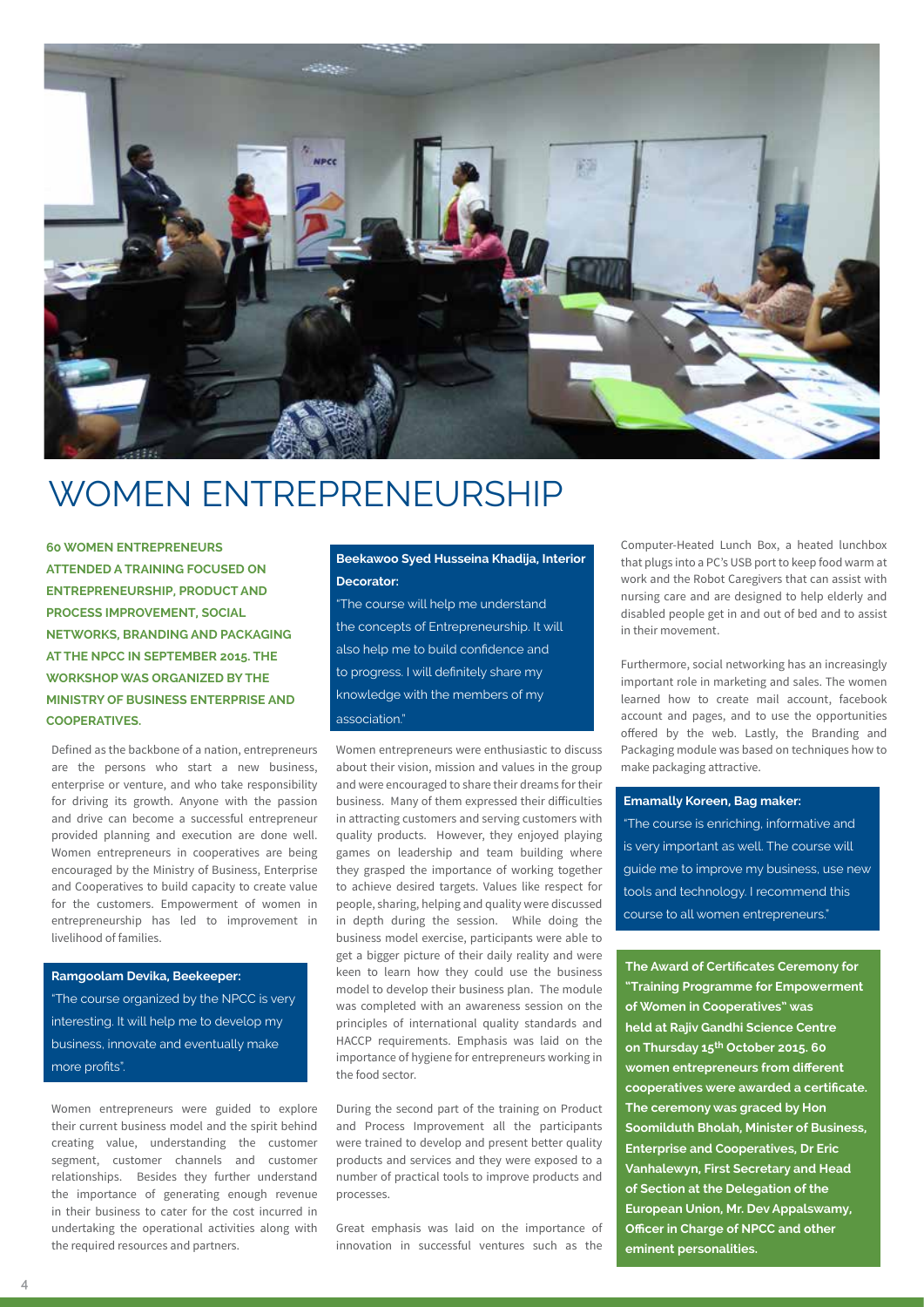## INTERNAL CAPAPCITY BUILDING

**Train The Trainer Course For Industrial Human Resource Development For Africa Held In Johannesburg, South Africa From 15th To 26th June 2015.**

The train the trainer course for Industrial Human Resource Development for Africa was organized by the Asian Productivity Organization in collaboration with the Pan African Productivity Association (PAPA) and was coordinated by the Productivity SA. It was specifically designed for staff of National Productivity Organizations (NPO), members of PAPA and other African countries in the process of setting up productivity organizations. Eight countries namely Botswana, Burkina Faso, Ghana, South Africa, Zambia, Namibia, Mauritius and Tanzania were represented in the training.

Françoise Marechal-Charlotte, Head Research and Consultancy, Padmini Busgeet, Bilall Oozeer and Francis Thierry, Productivity Executives of the NPCC attended the training.

The course aimed at providing productivity practitioners with relevant skills and knowledge required to excel as trainers, consultants and promoters of productivity and quality. The course focused on both theoretical and practical aspects which enhanced the capability of productivity practitioners and added values to their mission to disseminate and transfer the knowledge to clients and stakeholders.



**32 participants from diverse NPOs successfully completed the two week intensive training followed by practical in-plant training in a company.**

27

## **Training Course On Management Consultancy For Productivity Improvement**

The training was organized by the Japan Productivity Centre under the aegis of the Ministry of Economy, Trade and Industry, Government of Japan. The participating African countries were Botswana, Kenya, Mauritius, South Africa, and African Union Commission.

Miss Lakshmi Bhugowandeen and Mrs Priya Gungah Gowreesunkar, Productivity Executives of NPCC participated in a Training on Management Consultancy for Productivity Improvement from 31 August to 11 September 2015 in Japan.

The two weeks' training has enabled the participants to acquire the knowledge and skills to provide integrated and strategic management consultancy services for productivity improvement, innovation and sustainable business growth, with a cohesive interface within the functional areas of business, finance, marketing, production, and human resource management (HRM).



The participants acquired in-depth knowledge of the strategic management process and framework; consulting skills to design a management strategy for higher productivity and competitiveness, sustainable growth, and to support management innovation; integrated and analytical consulting techniques in the management of the major functional areas of finance, marketing, production and HRM; practical improvement in the production process; and making an action plan for productivity improvement for the clients' companies of the participants.

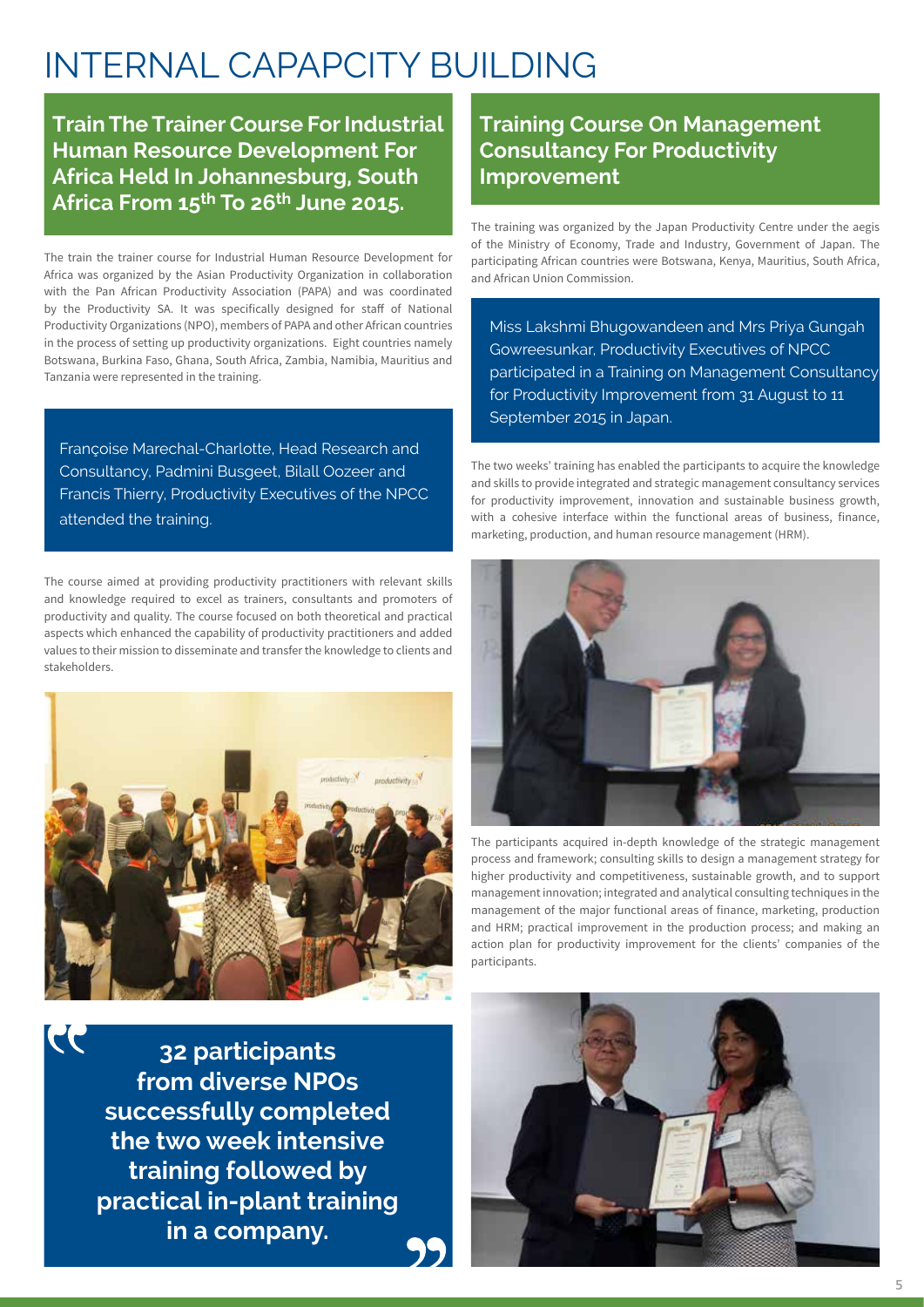## CLEANLINESS: THE FOUNDATION FOR PRODUCTIVITY IMPROVEMENT



There are a number of different quotes that could appear to be relevant to you at a certain time in your life but, there's one quote that should be relevant to you all through your working life, if you work at a desk, and that is… **"A clear desk makes a clear mind".**

Well, one other thing that you should keep in mind is that keeping your desk clean and tidy is conducive to being productive and getting your work done.

When inspiration or motivation hits, you don't want to be searching for space on your desk to set down your important work or fighting back the flood of stuff on your desk. So here are 3 great tips to help you to stay organized, keep your desk clean and tidy.

### **1. Have a bin within reach**

This is something that is such a simple thing to do. If you have to constantly get up from your desk and your work to be putting things in the bin, then the bin is too far away from you. An ideal place to have it is under your desk because you don't want to get into games of rubbish basketball when you should be working.

### **2. Get rid of unnecessary clutter**

Do you really need all of the random office accessories that are on your desk? Unless something is there to serve a purpose then you should get them off your work surface. If you're not using it, likelihood is that it will cause a distraction which is unnecessary.

### **3. Clean before you leave**

This is an important one. If your boss were to come over to your desk after you departed for the day, Would you be proud of what he or she would see? If not then you need to clean your desk! The best time to be cleaning your desk is at the end of the day. It helps you get ready for a fresh start in the morning and it brings a bit of closure to your day too.

If you're quite alright with keeping on top of your own personal work space then good for you but you may not be so good at helping to keep your office clean and tidy.

#### **THE CONNECTION BETWEEN CLEANLINESS AND SUCCESS**

## **A HAPPY EMPLOYEE**  *IS A*  **PRODUCTIVE EMPLOYEE.**

**Messy workspaces increase stress. When your desk area looks like a bomb went off, that impacts your mental state. A clean office decreases stress levels and results in happier employees. A happy employee is a productive one.**

**A Germ-Free Zone Means Less Sick Days. By having your office cleaned regularly, you rid the space of bacteria and germs, which directly contributes to your employees' health.** 



**SOURCE: http://www.productivitytoday.com/top-3-tips-for-keeping-your-desk-clean-tidy-and-organised/**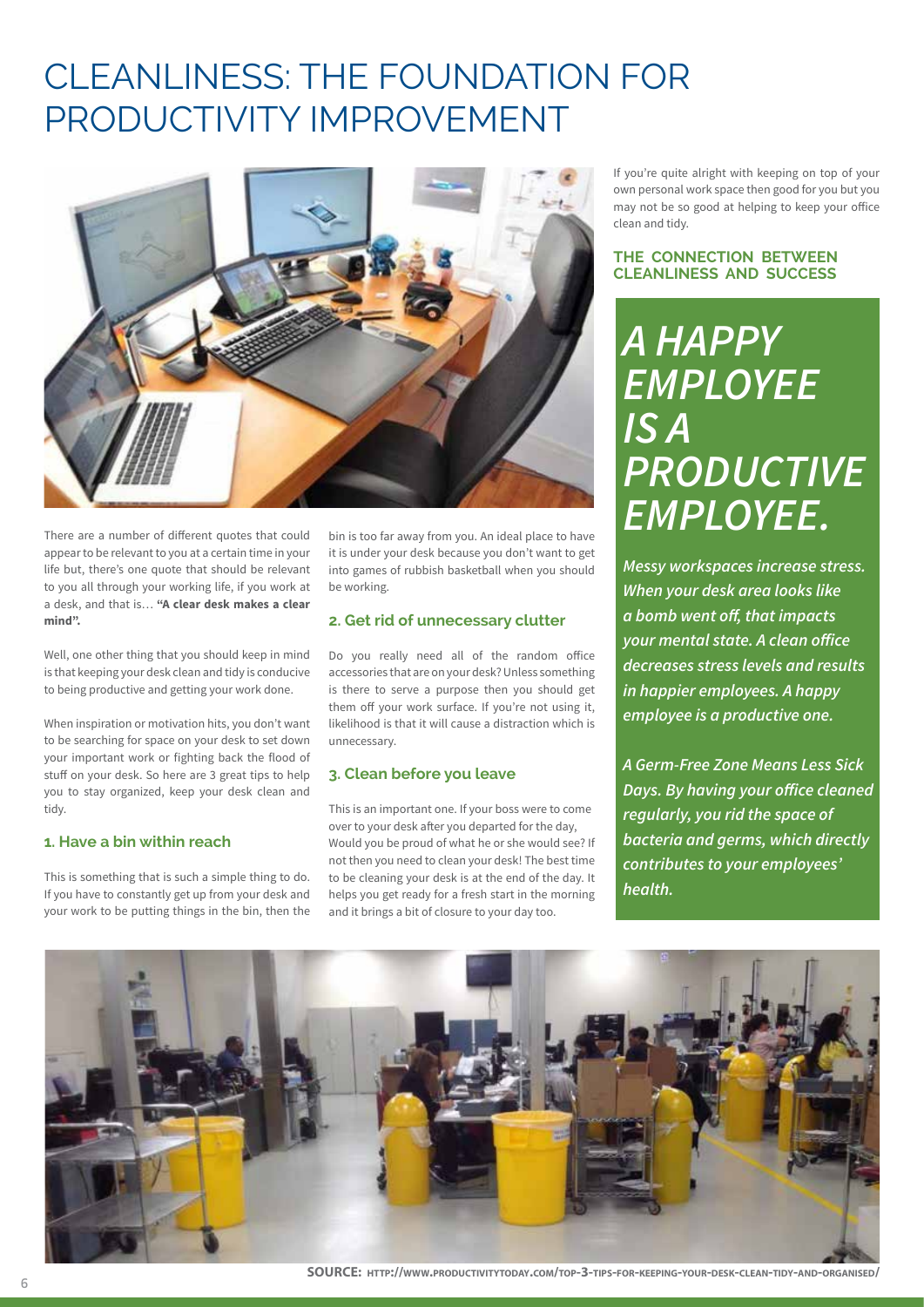## TITLES RECENTLY ADDED TO NPCC KNOWLEDGE CENTRE COLLECTION



private sectors can build out the necessary Internet backbone infrastructure and address workforce skills.

**Innovation Policies for<br>Inclusive Development** 

hangon

and skills necessary to participate fully in the economy.

> **Process** nprovement **Simplified**

> > net R. King<br>secis G. King<br>clari W. R. I

65. **CONOFCD Title: Innovation policies for inclusive** 

**development:** scaling up inclusive innovations **Publisher: Paris :** OECD, 2015 **Physical Descr:** //www.oecd.org/innovation/ inno/scaling-up-inclusive-innovations.pdf

Policy makers are confronted with the challenge to boost economic growth while making it socially inclusive. Addressing high levels of poverty remains critical. Innovation is a driver of income growth, which under certain condition benefits everybody in society, but which under different conditions might reinforce social exclusion. Innovations themselves can directly improve well-being of different groups in society.

"Inclusive innovation" projects are initiatives that directly serve the welfare of lower-income and excluded groups. Inclusive innovations often modify existing technologies, products or services to better meet the needs of those groups. Examples of inclusive innovations include the Tata Nano, a low-cost car produced in India based on a nofrills strategy, and the Narayana Hrudayalaya Cardiac Care Centre which provides heart surgery at a much lower price thanks to business process innovations. Inclusive innovation will only be successful if it reaches a much larger segment of the poor and excluded population than it currently does. Scaling up requires initiatives that are built around: (1) financial sustainable business model; and (2) participation by lower-income and excluded groups. Meeting this objective is challenging, however, as in many countries the income level of a large segment of the population is low, hindering citizens from taking advantage of innovation and new technologies. Companies also often lack adequate knowledge on the needs of poor populations. Infrastructure itself is in many cases inadequate, making it costly for companies to distribute products to poor customers.

Nevertheless, information and communication technologies (ICTs) as well as other emerging technologies have offered new opportunities. The growing importance of emerging markets, including China and India, also contributes by orienting business interests towards innovations that serve lower-income markets. Inclusive innovations in education can be particularly valuable, as they allow children and adults from socio-economically disadvantaged backgrounds to gain the knowledge

**Title:** Process improvement simplified: a how-tobook for success in any organization **Publisher: Paris :** Milwaukee : American Society for Quality, 2014 **Author/Names:** KING, James B. ; KING, Francis G. ; DAVIS, Michael W. R. **Physical Descr:** 186p., ill., ref. **ISBN:** 0873898836

For decades, U.S. companies and organizations have desperately tried to reduce costs in order to stay competitive. This book reveals the secrets of Process Improvement (PI). For any organization, this book defines a process as the interaction of people, methods, materials, equipment, measurement and the environment to perform a task or produce an output. The authors show that in order to be successful, there must be a critical shift in the paradigm of management. The shift is to focus, measure, and redesign critical processes to achieve breakthrough improvements rather than just measuring results and reacting to them. They delineate the difference between measurement of results versus measurement of process. It is only by measuring the process that one can achieve a 'live' picture of performance without waiting thirty days for the results.

This book presents a method on how to implement PI step-by-step, with simple realistic examples. It teaches how to: define customer requirements and identify the gaps in your process to meet these requirements; define the critical process in your organization and establish goals for improvement; create a cross-functional team that includes internal / external customers and suppliers of the process under study; establish the 'As-Is' baseline and define the future state of the process in terms of measures such as yield and throughput time; develop a plan to achieve the 'future state'; develop a pilot to verify the re-designed process; institutionalize the new process; and select the next critical process for improvement.

An array of examples are presented where Process Improvement can be applied - from mundane processes for making breakfast to paving roads. Case histories included in the book are from realworld examples encountered during the authors' professional careers that depict the breakthrough successes of PI.

**Title: Southeast Asia at the crossroads:** three paths to prosperity

**Authors/Names:** WOETZEL, Jonathan ; TONBY, Oliver ; THOMPSON, Fraser ; BURTT, Penny ; LEE, Gillian

**Publisher Washington, D.C.:** McKinsey Global Institute, 2014

The Association of Southeast Asian Nations (ASEAN) encompasses ten countries with a multitude of ethnicities and languages, as well as wide economic disparities. But these nations - Brunei, Cambodia, Indonesia, Laos, Malaysia, Myanmar, the Philippines, Singapore, Thailand, and Vietnam - are not only tied together by multiple threads of history and culture but also increasingly linked by business networks, trade relationships, migration, and shared resources. Today, almost five decades after ASEAN's founding, it is pursuing a more ambitious form of economic integration as a tool for achieving broader prosperity and greater global competitiveness.

This new report from the McKinsey Global Institute finds that the region can address its productivity challenges and find new catalysts for growth by pursuing the opportunities associated with three global mega trends:

(i) Capturing a greater share of global trade flows. The global economy has become deeply interconnected as huge volumes of goods, services, capital, people, and data move across borders. ASEAN is well positioned to capitalize on this phenomenon: it is already the world's fourth-largest exporting region, strategically located near China, India, and Japan

(ii) Riding the urbanization wave. The booming cities of Southeast Asia account for more than 65 percent of the region's GDP today, and more than 90 million people are expected to move to urban areas by 2030. This shift will support the continued growth of the consuming class, which could double, to 263 million households, by 2030. That would make ASEAN a pivotal market of the future for companies in a range of industries.

(iii) Deploying disruptive technologies. Five related technologies - the mobile Internet, big data, the Internet of Things, the automation of knowledge work, and cloud technology - could modernize sectors across Southeast Asia and drive major productivity improvements. Within many industries, large value is at stake for companies that move quickly to digitize. Disruptive technologies could produce 20 billion to 25 billion dollars in annual economic impact by 2030 if the public and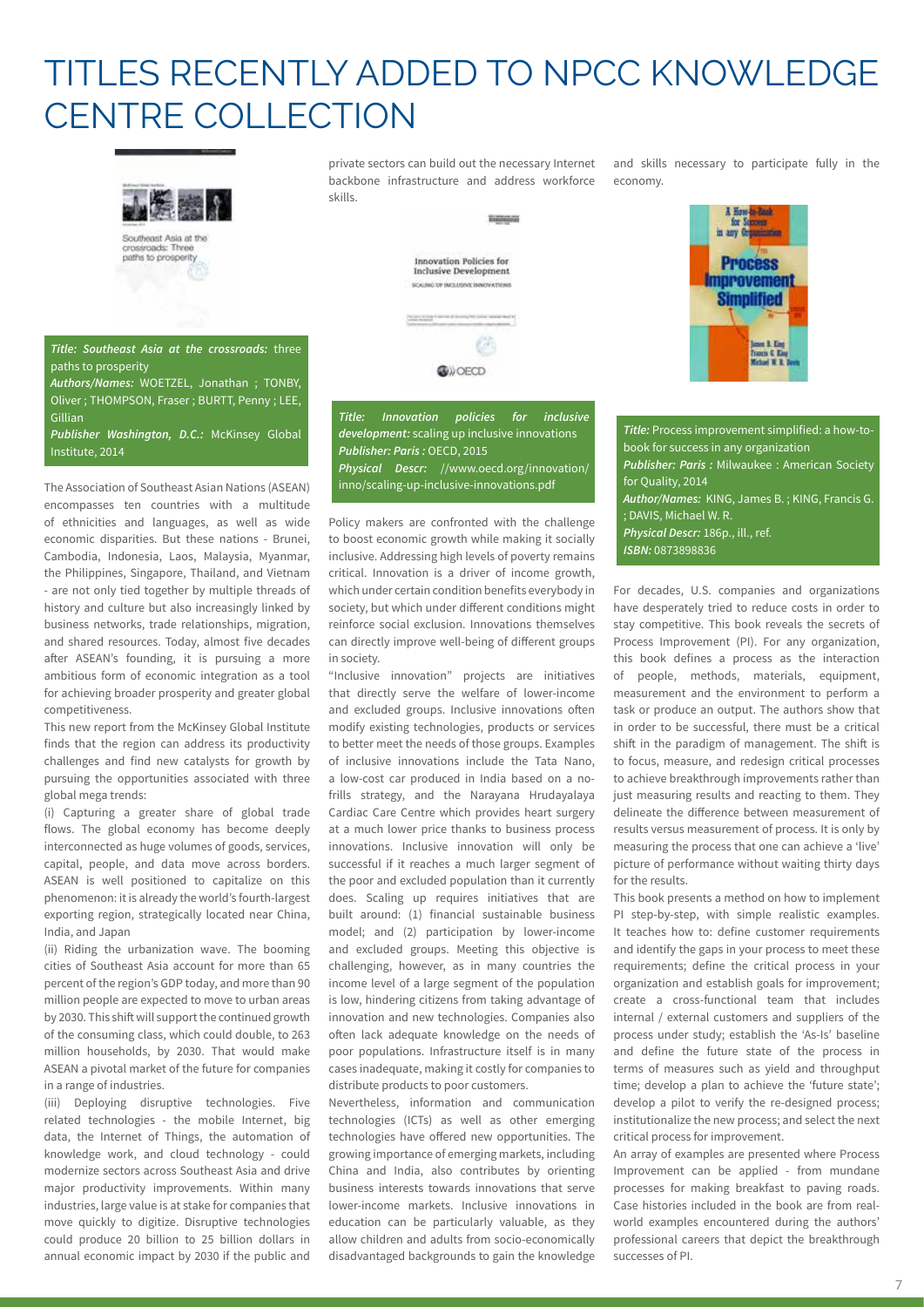## EMOTIONAL WELL BEING IS EVERYBODY'S **BUSINESS**

**The National Productivity and Competitiveness Council in collaboration with the University of Mauritius organised a presentation on "Emotional wellbeing is everybody's business: Optimising contentment and productivity in Mauritius" on 16 December 2015 at R. Burrenchobay Lecture Theatre, University of Mauritius Reduit. The presentation was conducted by Dr A. BasseerJeeawody BA (Hons) Psych MEd PhD MAPS.**

Dr Basseer is an international consultant in Psychology and in change management with a strong record of streamlining operations, implementing and evaluating organisational solutions, personal, professional and organisational development and executive coaching. Dr Basseer's career reflects over 35 years in operational leadership in international industries, academia, human resources and organisational development in centralised and decentralised organisations encompassing emotional wellbeing, mental health and psychological disorders.





Emotional wellbeing is our ability to understand the value of our emotions and use them to move life forward in positive directions. When we experience emotional wellbeing we have a sense of contentment, the ability to deal with stress and bounce back from adversity. The better we are able to master emotions the greater is our capacity to enjoy a fulfilling life and focus on important personal, interpersonal, familial, professional, vocational, educational, and communal priorities. When our emotional wellbeing is affected we may begin to suffer from psychological disorders incapacitating us, impacting on our resilience, making us less productive and more vulnerable.



Dr Basseer talked on Emotional wellbeing and how it is related to other aspects of wellbeing. He emphasized on the fact that emotional wellbeing challenges are evident to the Mauritian nation and how an Institute of Emotional Wellbeing could establish a brighter future for the nation. He further focused on how such an institute will play a significant role towards enhancing the wellbeing of the nation of Mauritius, guided by its philosophy and principles with a noble corporate social responsibility.

## Entrepreneurship Training – "Build Your Business"

The E-Inclusion Foundation and the National Productivity and Competitiveness Council (NPCC) conducted an "Entrepreneurship Training – Build your business" course, sponsored by Microsoft Indian Ocean Islands and French Pacific in the month of November.

The course was conducted by means of faceto-face interactive sessions with a 14-module curriculum. At the end of the course, participants were required to work in teams to present a business model along with a business plan for their future business.